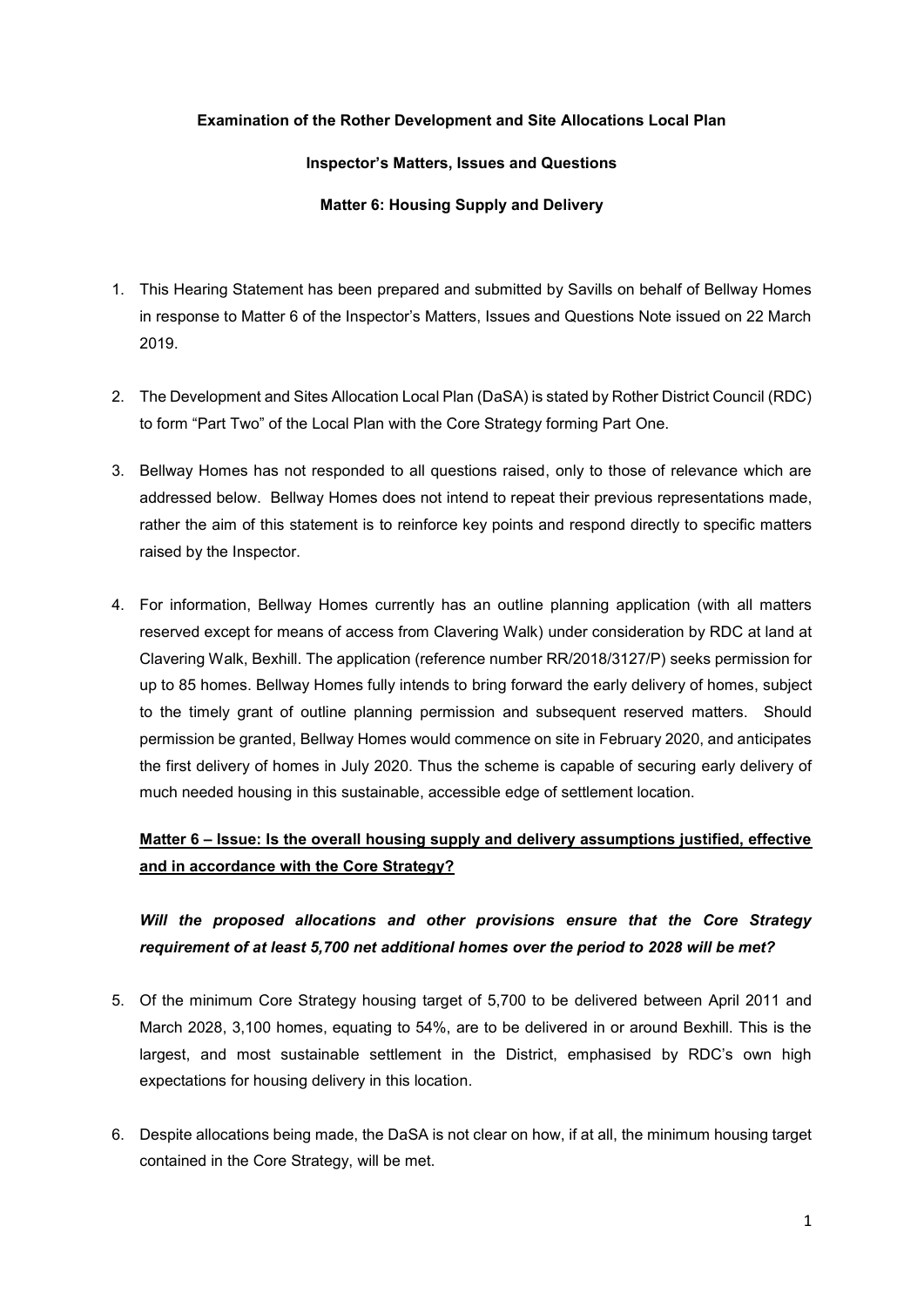- 7. In this regard, RDC states (paragraph 8.6 of the DaSA) that the total residual requirement for housing, when taking into account extant permissions and sites that have been built out (as at 1<sup>st</sup> April 2018), is 1,574 homes and that the proposed allocations, excluding commitments, amounts to 1,381 homes. Assuming these figures are correct, this leaves a shortfall against the minimum target of 193 dwellings.
- 8. At paragraph 8.7 of the DaSA, RDC then refers to 1,324 homes having been built out, 2,469 homes with planning permission, a windfall allowance of 225 dwellings and exception site allowance of 45 dwellings. This leaves a shortfall against the minimum Core Strategy target of 1,637 dwellings. In this case, the proposed allocations in the DaSA (1,381 units) results in a remaining residual requirement of 256 homes.
- 9. RDC published an updated Housing Land Supply paper on 1<sup>st</sup> October 2018. This shows an additional 113 completions, resulting in a total of 1,437 having been built out. A total of 2,572 dwellings have planning permission or a resolution to grant. It should be noted that 24 of the additional dwellings with planning permission are on allocated site in the DaSA and therefore to avoid double counting should be taken from the 2,572 commitments total. On this basis, this leaves a residual requirement of 64 dwellings against the minimum Core Strategy target.
- 10. RDC does not justify the stated residual requirement in paragraph 8.6 of the DaSA, particularly when paragraph 8.7 identifies a higher residual requirement based on the Council's own evidence. This higher figure should therefore be utilised.
- 11. At paragraph 8.12, RDC goes on to state that the DaSA allocates sites for 1,562 homes, which excluding those which are double counted (amounting to 246 dwellings as set out at paragraph 8.13), amounts to a total of 1,381 new home allocations as specified at paragraph 8.13. This is not correct. RDC is only allocating sites for 1,316 new homes, not 1,381 as stated, when the 246 double counted units are subtracted from the total allocations. As a result, there is a shortfall of 129 homes against the minimum Core Strategy requirement i.e. the 64 residual requirement and 65 as identified above. This shortfall increases further to 399 dwellings, if the windfall and rural exception allowance is removed; after all, there is no guarantee that any such sites will come forward.
- 12. In order for the Plan to be positively prepared, consistent with national policy and to provide sufficient flexibility to ensure the minimum provision is met in order to account for non-delivery of sites or Neighbourhood Plans, the windfall allowance and rural exception sites should not be counted towards this minimum target, rather they should be factored into the housing target as a buffer, over and above the minimum requirements, to account for any shortfall.
- 13. In all cases, there is a disparity between the figures in the DaSA which RDC is relying upon to support its housing strategy. Ultimately, there is a shortfall of at least 129 homes against the minimum requirements, meaning that the DaSA will not meet the minimum housing needs of the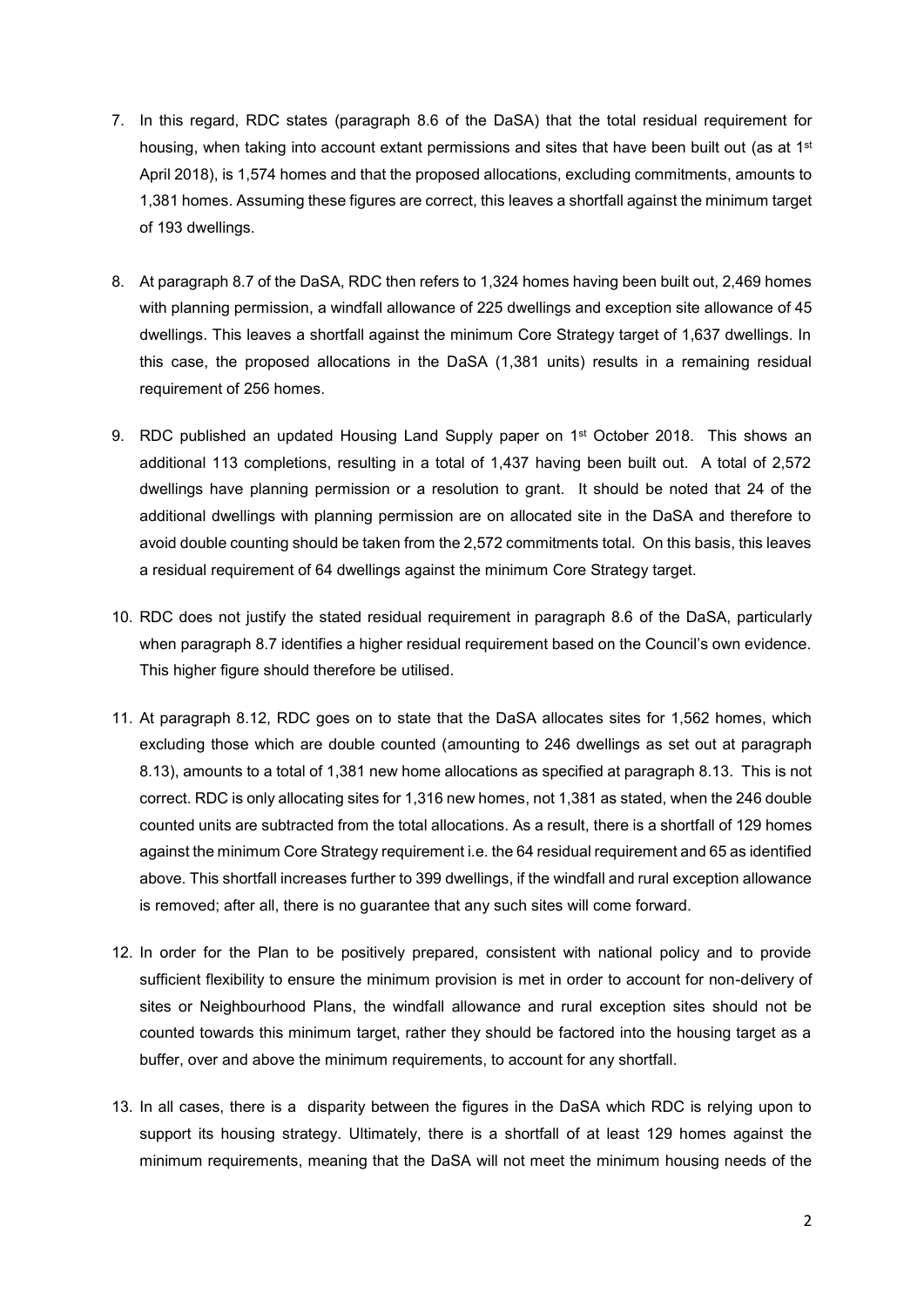District. Given that the Core Strategy expressly states the 5,700 new homes is a minimum and that the NPPF requires LPAs to significantly boost housing supply, it is imperative that RDC allocates additional sites in the DaSA to ensure the Core Strategy target can be delivered.

- 14. Further in light of the Housing Delivery Test, evidence shows RDC has delivered only 69% of its required housing over the last 3 years. This is in addition to RDC's own statement contained in the December 2018 Housing Land Supply (at 1 October 2018) Update Note which identified previous under delivery. Given the foregoing RDC should allocate more sites to ensure that it can meet the full minimum Core Strategy housing requirement.
- 15. To help achieve this, RDC should support the allocation of the Land at Clavering Walk in the DaSA. Allocation of this site for 85 units would make a significant contribution to the residual requirement of 129 homes. Currently, the approach taken by RDC does not accord with the Government's objective of significantly boosting the supply of homes and does not go far enough to addressing housing needs. There is also no flexibility or contingency should there be any delay in delivery of current allocations or emerging Neighbourhood Plans, or non-delivery of existing commitments.
- 16. Bearing in mind the DaSA is intended to reflect the Core Strategy housing requirement of 335 dwellings per annum, and does not reflect the higher local housing needs figure identified for the area in the Government's Standard Methodology of 469 dwellings per annum, there is surely a fundamental need for RDC to act positively and allocate additional sites, including Land at Clavering Walk to help ensure a supply of specific and deliverables sites is maintained. This is ever more important given that the Standard Methodology figure will apply when the Core Strategy becomes five years old (September 2019) in accordance with NPPF paragraph 73. Any additional homes that may come forward through emerging Neighbourhood Plans or through windfall sites, would then provide some contingency in the event that housing delivery falls below RDC's expectations.
- 17. In addition, it is noted that the Housing Land Supply Position Statement as of October 2018 sets out the housing trajectory for the district over the reminder of the plan period. This trajectory shows a provision of just 2,084 dwellings over the next five years against a target of 2,692 (adjusted for previous under delivery and to include a 20% buffer in line with the Housing Delivery Test), with the majority of provision over the plan period weighted towards the last five years of the plan. Based on this trajectory, following the adoption of the DaSA, RDC will still not be able to demonstrate a five year supply of housing land, with projections as of October 2018 showing a supply of just 3.9 years. This is clearly not sound planning as it would not promote plan-led development within the district, would not be positively prepared, effective or consistent with national policy.
- 18. In summary, there is a residual requirement of at least 129 homes against the Core Strategy minimum requirement once an allowance has been made for dwellings already built, existing commitments, allocations and windfall sites. In order to ensure that the minimum housing needs of the District are met during the Plan period, particularly given the persistent under-delivery and that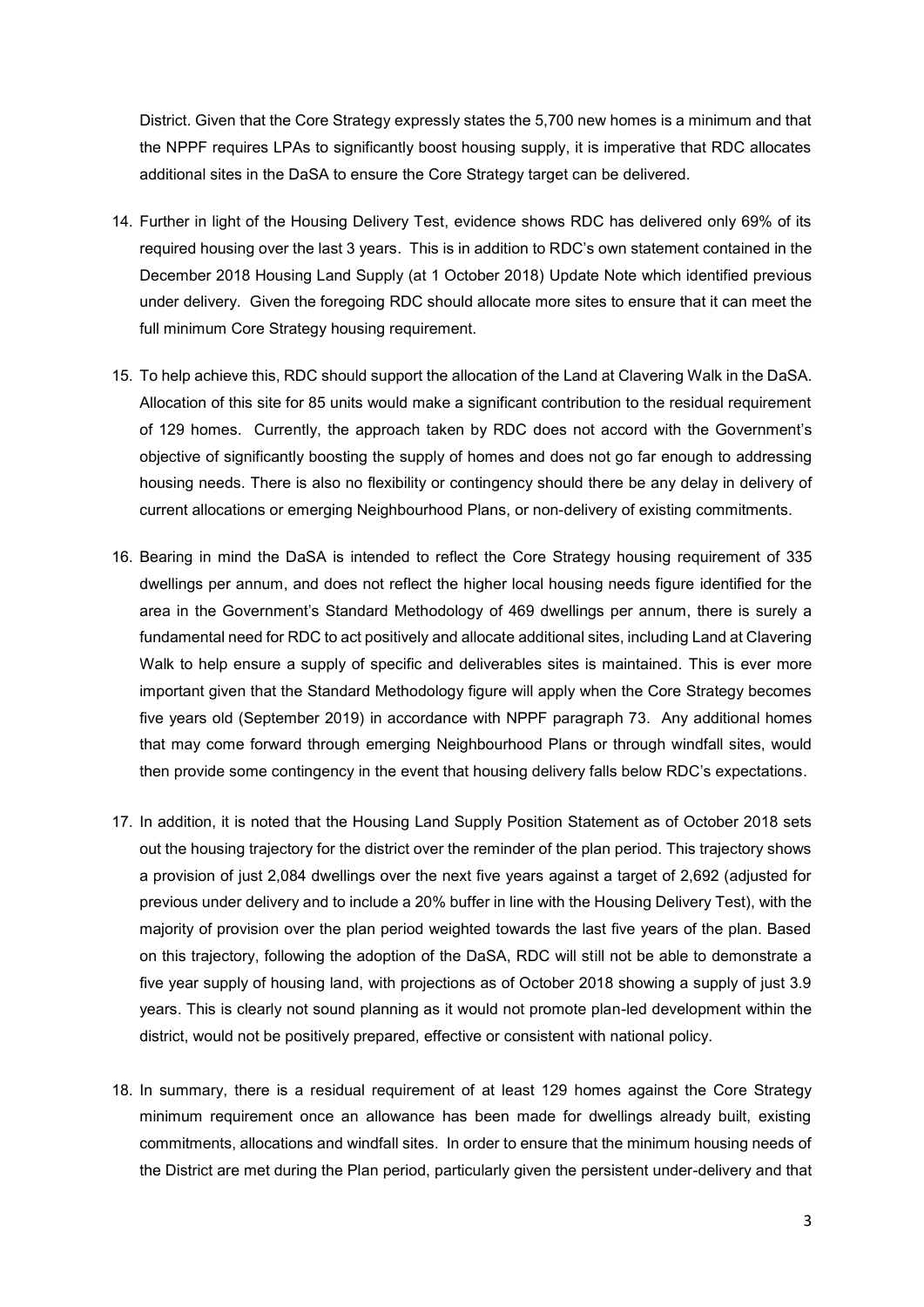upon adoption of the DaSA the Council will not have a 5 year housing land supply, it is imperative that RDC allocates additional sites. This approach would ensure that the DaSA is positively prepared, justified, effective and consistent with national policy.

19. Bellway Homes' site at Clavering Walk is a sustainable, edge of settlement site, adjoining the largest, most accessible town in the District, which itself is the focus for growth in the Core Strategy. The current planning application has shown that there are no unacceptable impacts arising from the development or technical constraints which would undermine the Plan or the NPPF objectives. The site is capable of delivering a high quality, sustainable residential scheme at an early stage of the plan period making a significant contribution to the Council's 5 year housing land supply, addressing housing needs and helping to provide sufficient safeguards and flexibility in the Development Plan.

# *Are there sufficient safeguards and provision in place in the policy to ensure that the requirement would be met if the preparation of and making of neighbourhood plans is delayed or frustrated?*

- 20. RDC is overly reliant on the delivery of new homes from emerging Neighbourhood Plans which is considered to include insufficient flexibility or safeguards to ensure that housing targets will be met, particularly in the event that the Neighbourhood Plans do not allocate sufficient sites or indeed come forward.
- 21. In this regard, there is no guarantee that any of the identified emerging Neighbourhood Plans or Neighbourhood Plan Areas will progress quickly, or allocate sufficient sites to meet the minimum remaining housing requirement of the Core Strategy. Therefore, RDC should ensure that sufficient sites are allocated in the DaSA to meet the District's minimum housing needs, and with sufficient flexibility to allow for inevitable non-delivery or under-delivery of some allocations. The non-delivery of any Neighbourhood Plan should not prevent housing needs from being met in the wider District.
- 22. RDC's approach does support local decision making, by adjusting Core Strategy housing requirements in made Neighbourhood Plan Areas and retaining targets for those areas where Neighbourhood Plans may be emerging. However, even if the made Neighbourhood Plans delivered all of their housing allocations, there would remain a shortfall against the adopted minimum Core Strategy target. There is nothing in the NPPF or Planning Practice Guidance (PPG) that prevents additional sites being allocated in the wider District to ensure that housing requirements are met. There is also no reason why RDC cannot allocate additional sites to meet the minimum Core Strategy target, particularly when it is clear from the Government's Standard Methodology that local housing needs are much higher than currently being planned for. To ensure the Plan is flexible and includes sufficient safeguards to respond to rapid change, there is surely a need for RDC to allocate additional sites, including Land at Clavering Walk for 85 homes. This would make a significant contribution to helping to ensure, at the very least, that the minimum